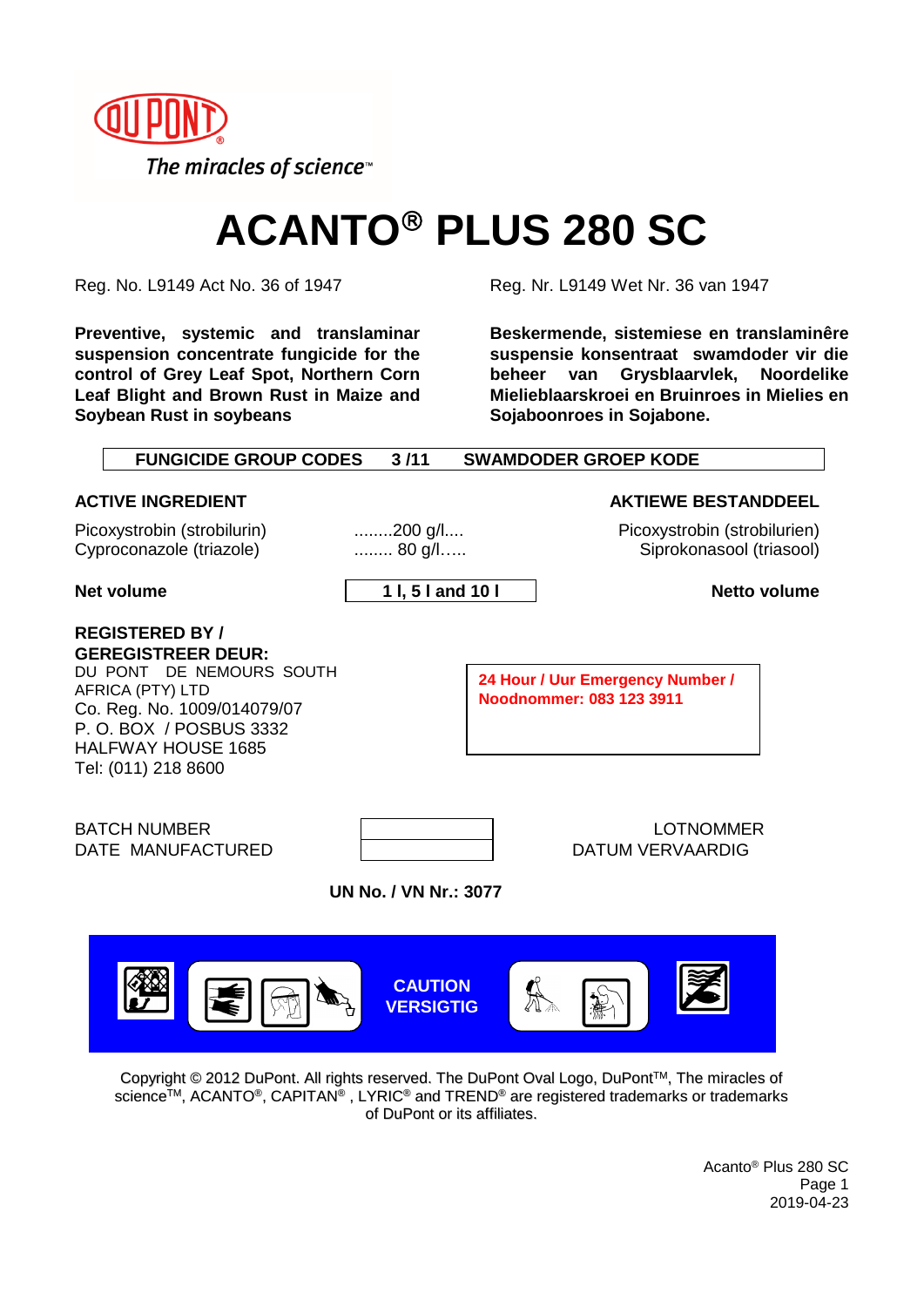# **ACANTO PLUS 280 SC**

**Reg. No. L9149 Act No. 36 of 1947 Contains picoxystrobin / cyproconazole**

### **WARNINGS:**

ALLOW THE FOLLOWING WITHHOLDING PERIOD BETWEEN LAST APPLICATION AND HARVEST:

**Maize 28 days Soybeans 56 days**

- Do not graze treated soybeans or maize or use as fodder.
- Handle with care.
- Harmful if swallowed.
- Prevent contact with eyes and skin since the product may cause eye and skin irritation.
- Keep out of reach of children, uninformed persons and animals.
- Toxic to fish and harmful to other aquatic organisms.
- Store away from food and feed.
- RE-ENTRY: Do not enter treated area within 1 day after treatment unless wearing protective clothing.

### **Use of Adjuvants or Surfactants**

**Some materials including oils, surfactants, adjuvants and pesticide formulations when applied individually, sequentially, or in tank mixtures may solubilize the plant cuticle, facilitate penetration into plant tissue, and increase the potential for crop injury.**

**Although this remedy has been extensively tested under a large variety of conditions, the registration holder does not warrant that it will be efficacious under all conditions because the action and effect thereof may be affected by factors such as abnormal climatic and storage conditions, quality of dilution water, compatibility with other substances not indicated on the label and the occurrence of resistance of the disease against the remedy concerned as well as by the method, time and accuracy of application. The registration holder furthermore does not accept responsibility for damage to crops, vegetation, the environment or harm to man or animal or for lack of performance of the remedy concerned due to failure of the user to follow the label instructions or to the occurrence of conditions which could not have been foreseen in terms of the registration. Consult the supplier in the event of any uncertainty.**

> Acanto® Plus 280 SC Page 2 2019-04-23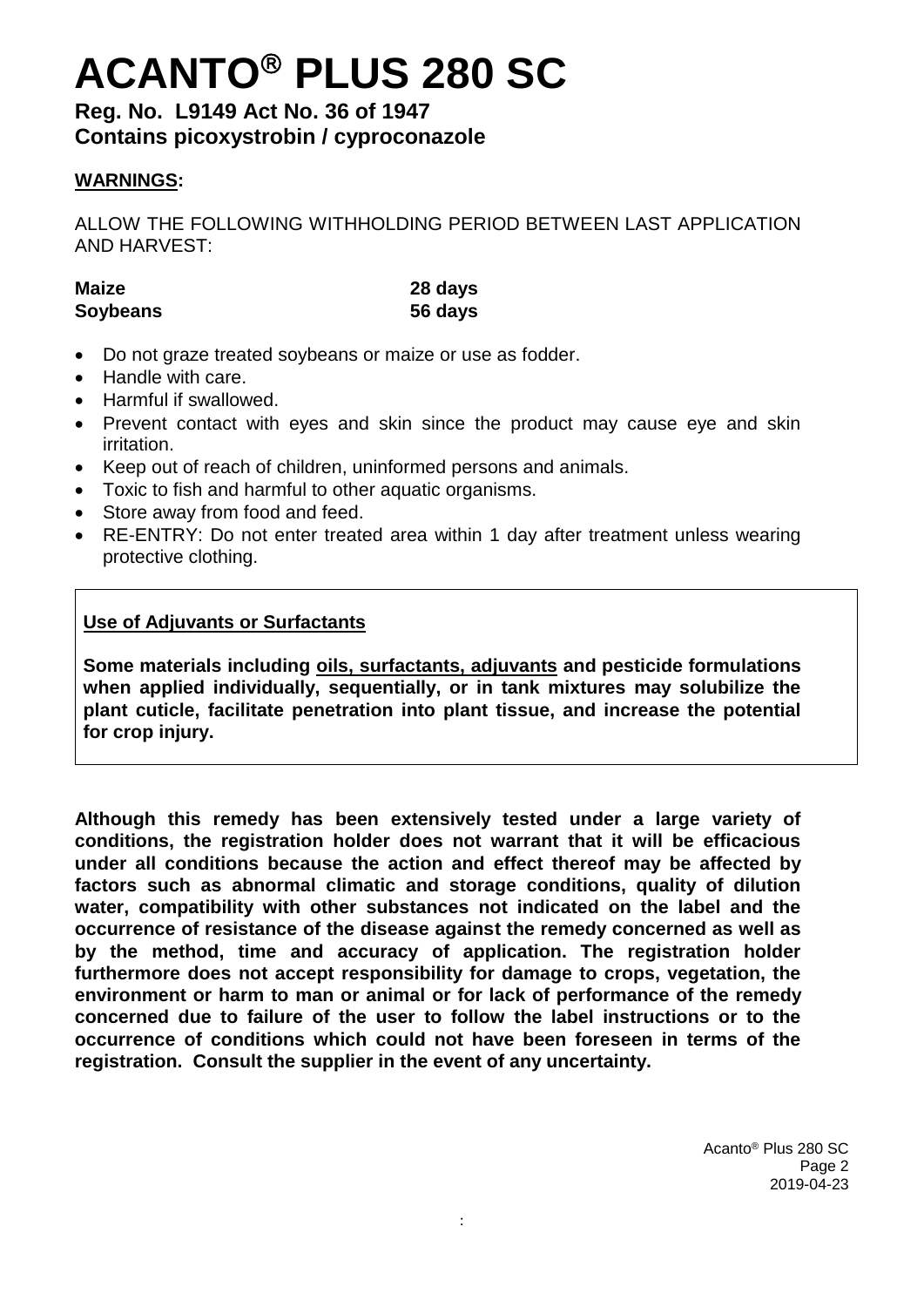### **PRECAUTIONS:**

- Prevent spray drift onto crops not under treatment, grazing or adjacent water sources.
- Do not contaminate streams, rivers or dams.
- Avoid contact with skin, eyes and clothing.
- Do not inhale spray mist.
- Wear protective clothing, rubber gloves and face shield when preparing spray mixture.
- Wash with soap and water after use and accidental skin contact.
- Do not eat, drink or smoke whilst applying, mixing, before washing hands and face and change of clothing.
- TRIPLE RINSE empty containers in the following manner. Invert the empty container over the spray or mixing tank and allow to drain for at least 30 seconds after the flow has slowed down to a drip. Thereafter rinse the container three times with a volume of water equal to a minimum of 10% of that of the container. Add the rinsate to the contents of the spray tank before destroying the container in the prescribed manner.
- Thoroughly rinse the sprayer and flush the hoses, boom and nozzles with clean water. Loosen and physically remove visible deposits. Remove and clean nozzles, screens and filters separately. Flush the entire system with clean water again.
- Do not clean spray equipment near a well, bore hole, fountain or any other water sources.
- Do not contaminate crops, grazing, rivers, or dams with wash water.
- Never re-use the container for any other purpose.
- Do not contaminate food, feed, drinking water and eating utensils.

### **RESISTANCE WARNING**

**ACANTO® PLUS 280 SC** is a combination of group code 11 and group code 3 fungicides. Any fungus population may contain individuals naturally resistant to group code 3 or code 11 fungicides. The resistant individuals can eventually dominate the fungus population if these fungicide groups are used separately on a continuous basis on their own. The use of **ACANTO® PLUS 280 SC** will help minimise the occurrence of resistant fungi to either of the group code 3 and group code 11 fungicides on their own.

To delay fungicide resistance:

- Avoid exclusive repeated use of fungicides from the same fungicide group code. Alternate or tank mix with products from different fungicide group codes.
- Integrate the control methods (chemical, cultural, biological) into disease control programmes.

For specific information on resistance management contact the registration holder of this product.

> Acanto® Plus 280 SC Page 3 2019-04-23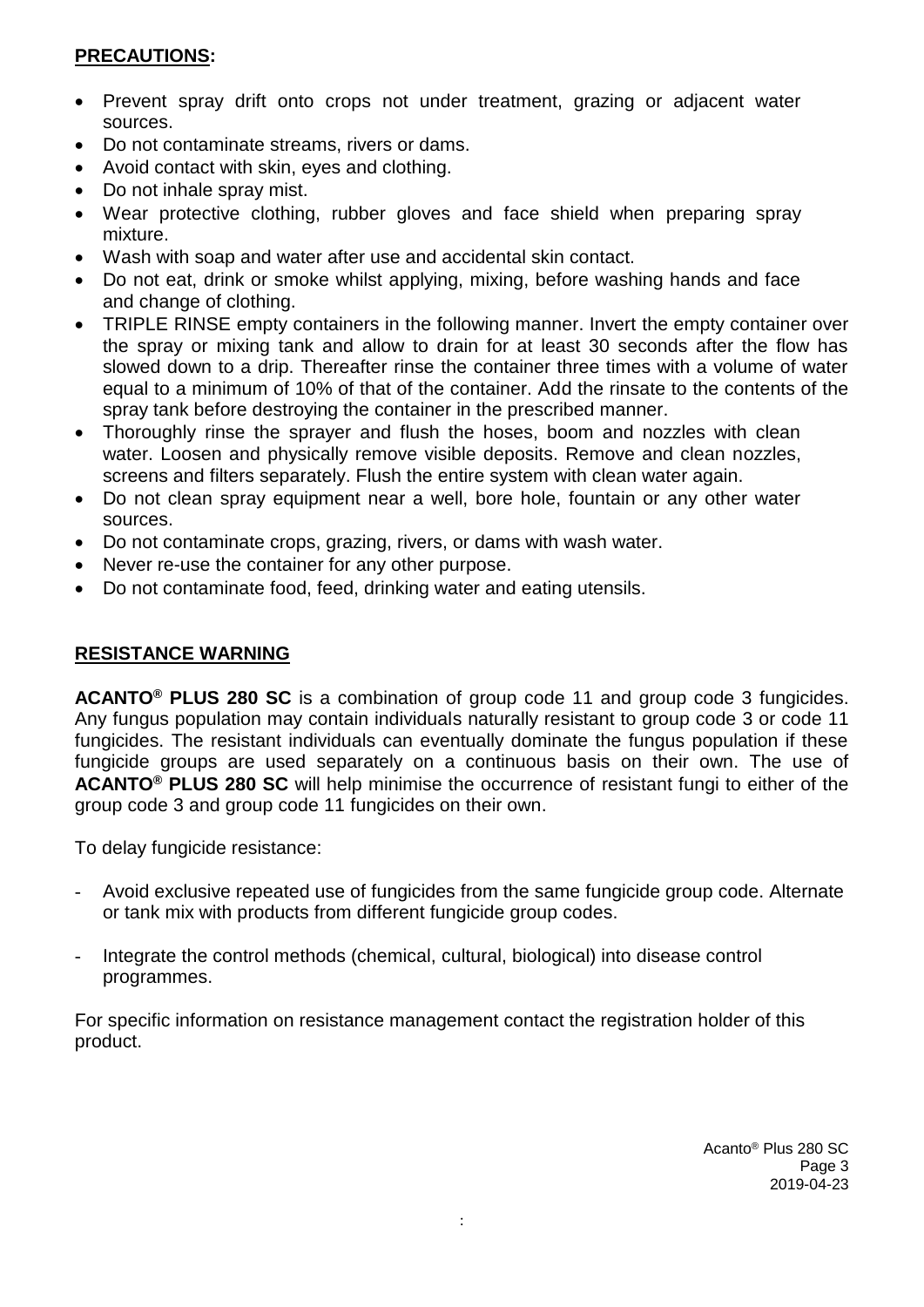#### **COMPATIBILITY**

**ACANTO® PLUS 280 SC** is compatible with H&R Crop Oil (Reg. No. L6062 Act No. 36 of 1947) in maize and H&R Crop Oil (Reg. No. L6062 Act No. 36 of 1947) and Trend® 90 (Reg. No. L8207 Act No. 36 of 1947) in soybeans. The compatibility of **ACANTO® PLUS 280 SC** with other products has not been fully investigated. Tank mixtures that have not been evaluated for physical compatibility and crop safety must first be tested on a limited scale. Consult the manufacturer in case of uncertainty.

### **GENERAL**

- **ACANTO® PLUS 280 SC** contains picoxystrobin a strobilurin and cyproconazole a triazole fungicide. These two fungicide groups are complimentary, with picoxystrobin and other strobilurin analogues inhibiting fungal respiration, while the cyproconazole inhibits fungal penetration, germ tube elongation and mycelia growth.
- **ACANTO® PLUS 280 SC** has systemic, translaminar and preventative properties and is vapour active.
- **ACANTO® PLUS 280 SC** shows good crop safety, disease control and maintenance of green leaf area which results in significant yield benefits.
- **ACANTO® PLUS 280 SC** is best used as a protectant treatment prior to or in the earliest stages of disease development.
- **ACANTO® PLUS 280 SC** must not be applied to any crop suffering from stress as a result of drought, water logging, low temperature, insect attack, nutrient or lime deficiency or other factors reducing crop growth.

### **MIXING INSTRUCTIONS AND CLEANING OF SPRAY EQUIPMENT**

- Before using **ACANTO® PLUS 280 SC** make sure the spraying equipment is clean.
- Half fill the spray tank with water and start the agitator. Continue agitation while adding the required amount of **ACANTO® PLUS 280 SC** to the spray tank, while topping up the tank with the required volume of water and while spraying.

Acanto® Plus 280 SC Page 4 2019-04-23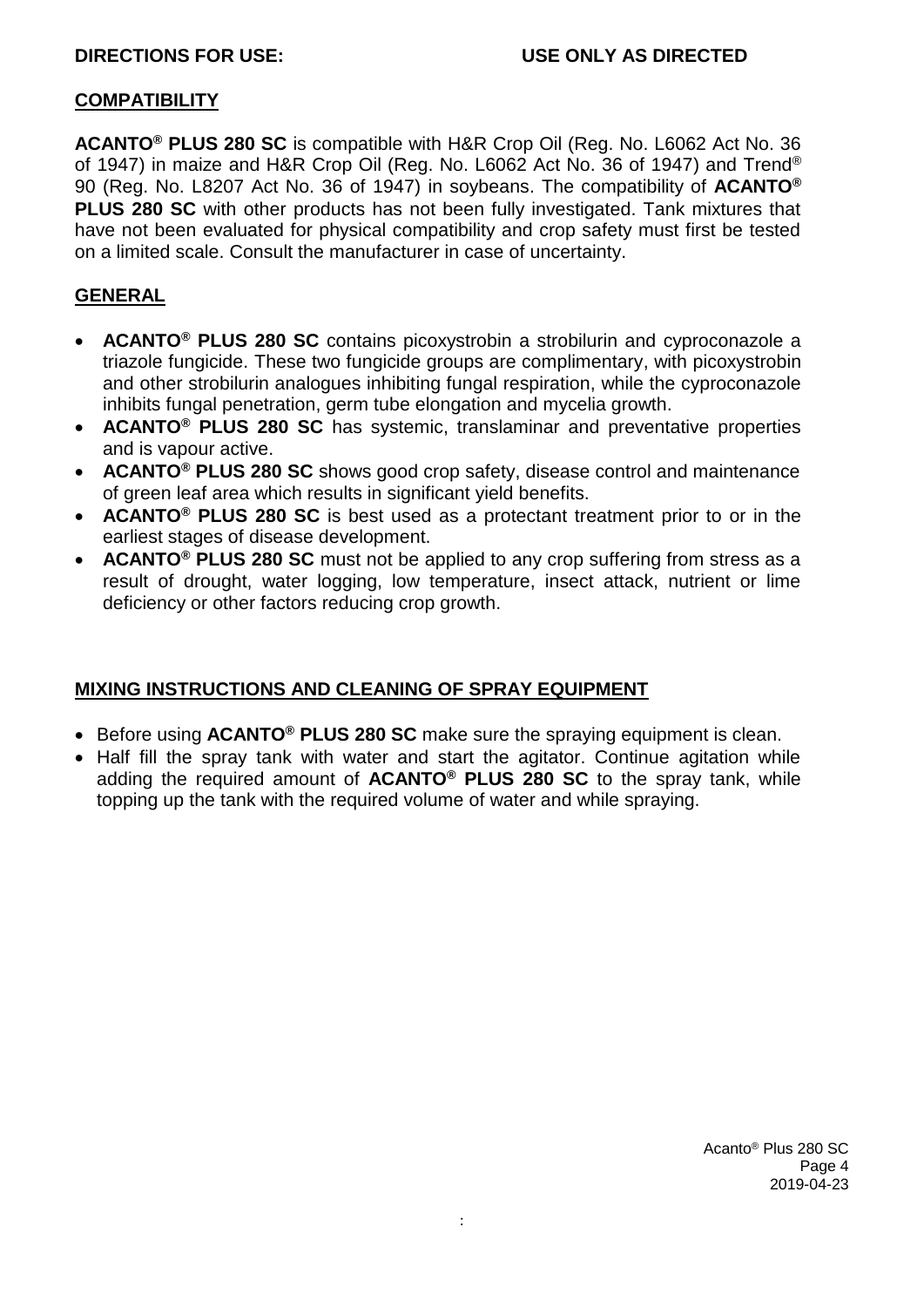| <b>CROP AND DISEASE</b>    | <b>AMOUNT PER HA</b>                  | <b>REMARKS</b>                                                              |
|----------------------------|---------------------------------------|-----------------------------------------------------------------------------|
| <b>MAIZE:</b>              |                                       |                                                                             |
| <b>Grey Leaf Spot</b>      | <b>FOLIAR APPLICATION:</b>            | <b>APPLICATION METHODS:</b>                                                 |
| (Cercospora zeina)         |                                       | 1. Ground application (vertical                                             |
| Northern Corn Leaf         | 700 ml <b>ACANTO<sup>®</sup> PLUS</b> | boom): 300-500 I water per ha.                                              |
| <b>Blight (Exserohilum</b> | 280 SC per ha                         | 2. Knapsack with hand-held boom:                                            |
| turcicum)                  |                                       | 50-100 I water per ha.                                                      |
| <b>Brown Rust</b>          | Apply ACANTO <sup>®</sup> PLUS        |                                                                             |
| (Puccinia sorghii)         | 280 SC in combination                 | Apply ACANTO <sup>®</sup> PLUS 280 SC as                                    |
|                            | H&R Crop Oil at 500ml                 | two applications starting preventively                                      |
|                            | per ha.                               | or at very first symptoms of any of the                                     |
|                            |                                       | diseases at the 5-8 leaf stage of the                                       |
|                            |                                       | application<br>The<br>first<br>crop.<br>0f                                  |
|                            |                                       | ACANTO <sup>®</sup> PLUS 280 SC should                                      |
|                            |                                       | ideally be applied preventively and no                                      |
|                            |                                       | later that the 8 leaf stage of the crop.                                    |
|                            |                                       | Apply a second <b>ACANTO<sup>®</sup> PLUS 280</b>                           |
|                            |                                       | SC application 21-28 days later. Use                                        |
|                            |                                       | the shorter spray interval under high                                       |
|                            |                                       | disease pressure and favourable                                             |
|                            |                                       | condition for disease development.                                          |
|                            |                                       | Follow the second ACANTO® PLUS                                              |
|                            |                                       | 280 SC application up with one or                                           |
|                            |                                       | two Capitan applications at a spray<br>interval of 21-28 days depending the |
|                            |                                       | disease pressure. Ensure thorough                                           |
|                            |                                       | coverage of the whole plant.                                                |
|                            |                                       |                                                                             |
|                            |                                       | Allow at least 28 days between                                              |
|                            |                                       | <b>ACANTO®</b><br><b>PLUS</b><br><b>SC</b><br>280                           |
|                            |                                       | application and harvest of the                                              |
|                            |                                       | green maize cops.                                                           |
|                            |                                       | not apply<br>Do<br>more<br>than<br>two                                      |
|                            |                                       | <b>ACANTO<sup>®</sup> PLUS 280 SC</b> containing                            |
|                            |                                       | applications per season.                                                    |
|                            |                                       |                                                                             |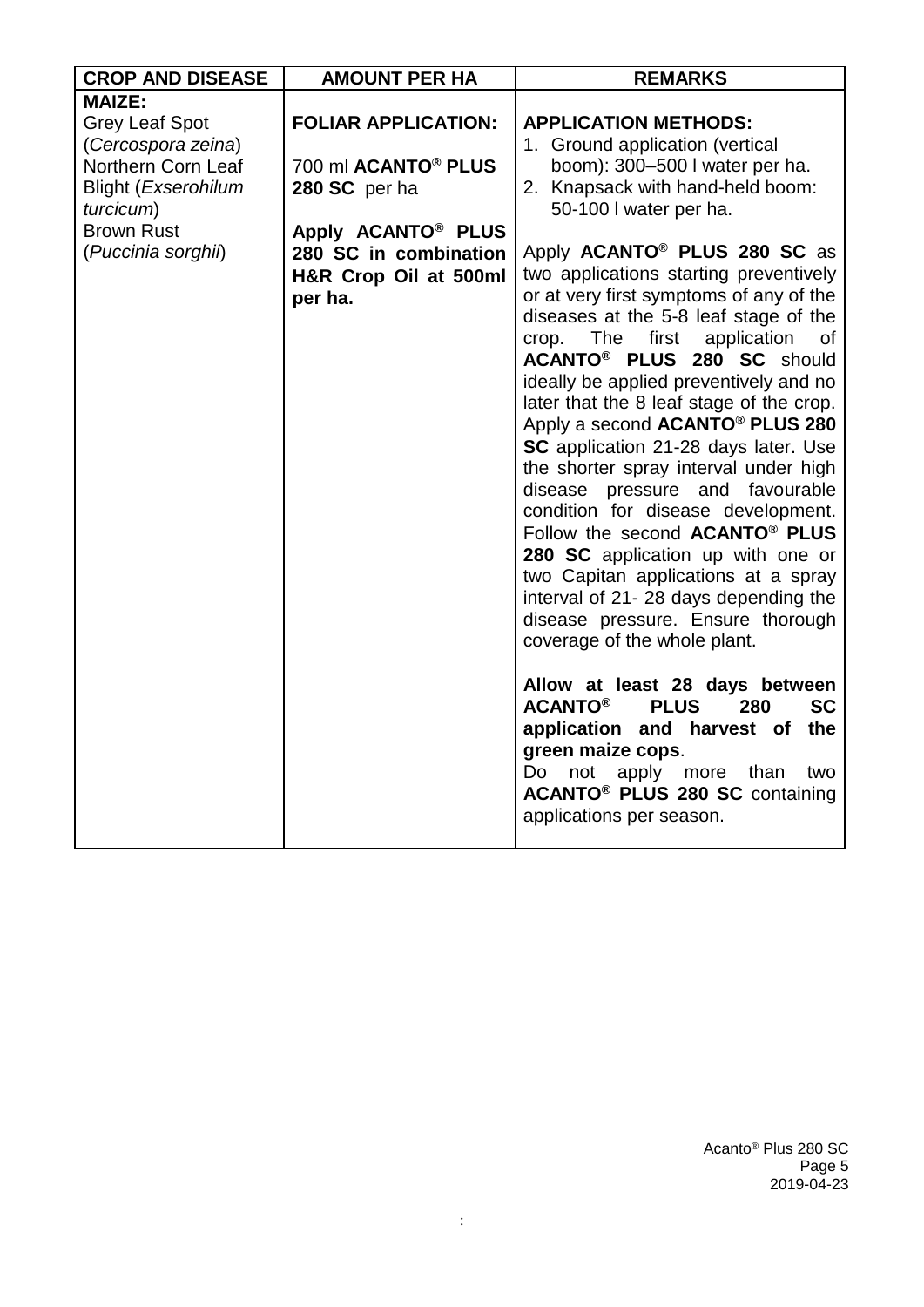| <b>CROP AND DISEASE</b> | <b>AMOUNT PER HA</b>                 | <b>REMARKS</b>                                                                 |
|-------------------------|--------------------------------------|--------------------------------------------------------------------------------|
| <b>SOYBEANS:</b>        |                                      |                                                                                |
| Soybean Rust /          | <b>FOLIAR APPLICATION:</b>           | Apply ACANTO <sup>®</sup> PLUS 280 SC as a                                     |
| <b>Asian Rust</b>       |                                      | single application at the onset of                                             |
| (Phakopsora             | 300 ml ACANTO <sup>®</sup> PLUS      | flowering, or at the very first signs of                                       |
| pachyrhizi)             | 280 SC in at least 300 l             | disease at or around early flowering.                                          |
|                         | water per ha                         | If the ACANTO <sup>®</sup> PLUS 280 SC                                         |
|                         |                                      | application is made during flowering,                                          |
|                         | The addition of an non-              | or at early pod-fill, a follow up                                              |
|                         | ionic wetter (e.g. Trend®            | application with Lyric® C, Capitan® or                                         |
|                         | 90 at a dosage rate of               | Lyric <sup>®</sup> (refer to the relevant product                              |
|                         | 100 ml per 100 l spray               | label for recommendations) 21-28                                               |
|                         | mixture) or H&R Crop                 | days later is recommended. If                                                  |
|                         | Oil at 500ml per Ha is               | weather conditions favour disease                                              |
|                         | recommended<br>for                   | development (temperatures of 15-                                               |
|                         | with<br>optimal<br>control           | 28°C and high humidity) use the                                                |
|                         | <b>ACANTO®</b><br><b>PLUS</b><br>280 | shorter spray interval. Should disease                                         |
|                         | SC.                                  | appear late in the growing season, a<br>single ACANTO <sup>®</sup> PLUS 280 SC |
|                         |                                      | application will be sufficient. Ensure                                         |
|                         |                                      | thorough coverage of the whole plant.                                          |
|                         |                                      | Do not apply more than one                                                     |
|                         |                                      | <b>ACANTO<sup>®</sup> PLUS 280 SC</b> containing                               |
|                         |                                      | application per season.                                                        |
|                         |                                      |                                                                                |
|                         |                                      | 56<br><b>Allow</b><br>days<br>between<br>last                                  |
|                         |                                      | application of ACANTO® PLUS 280                                                |
|                         |                                      | <b>SC</b><br>harvest.<br><b>Refer</b><br>and<br>to                             |
|                         |                                      | applicable pre-harvest withholding                                             |
|                         |                                      | periods on the Lyric <sup>®</sup> C, Capitan <sup>®</sup>                      |
|                         |                                      | or Lyric <sup>®</sup> labels where applicable                                  |
|                         |                                      | when applied.                                                                  |
|                         |                                      |                                                                                |

## **ACKNOWLEDGEMENT OF REGISTERED PRODUCTS:**

H & R Crop Oil is the registered product of H & R South Africa Sales (Pty) Ltd

Acanto® Plus 280 SC Page 6 2019-04-23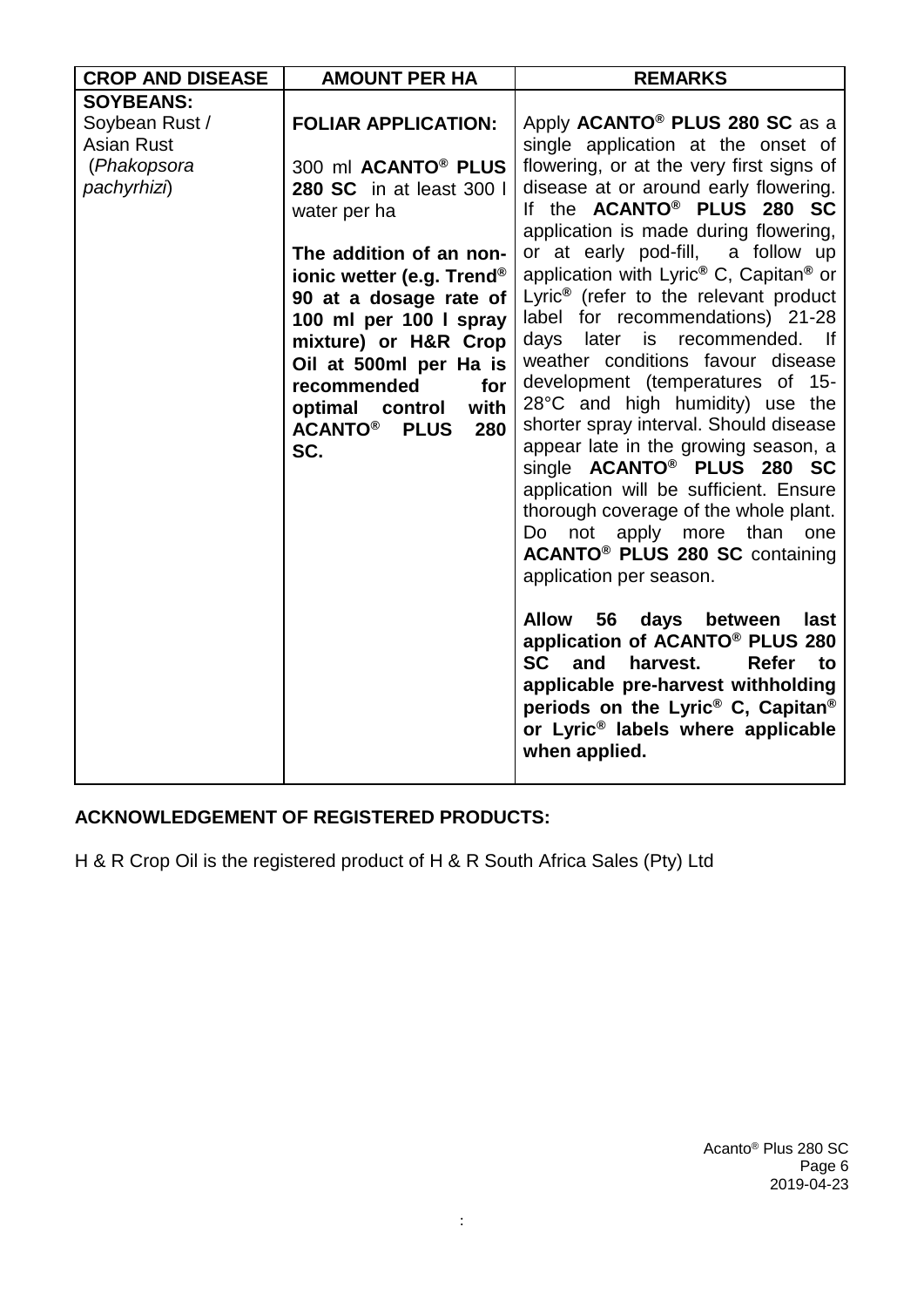

# **ACANTO<sup>®</sup> PLUS 280 SC**

**Preventive, systemic and translaminar suspension concentrate fungicide for the control of Grey Leaf Spot, Northern Corn Leaf Blight and Brown Rust in Maize and Soybean Rust in soybeans**

Reg. No. L9149 Act No. 36 of 1947 Reg. Nr. L9149 Wet Nr. 36 van 1947

**Beskermende, sistemiese en translaminêre suspensie konsentraat swamdoder vir die beheer van Grysblaarvlek, Noordelike Mielieblaarskroei en Bruinroes in Mielies en Sojaboonroes in Sojabone.**

| <b>FUNGICIDE GROUP CODES</b>                                                                                                                                                              | 3/11                                           | <b>SWAMDODER GROEP KODE</b>                                                                                   |
|-------------------------------------------------------------------------------------------------------------------------------------------------------------------------------------------|------------------------------------------------|---------------------------------------------------------------------------------------------------------------|
| <b>ACTIVE INGREDIENT</b><br>Picoxystrobin (strobilurin)<br>Cyproconazole (triazole)<br>Net volume                                                                                         | $200$ g/l<br>$\ldots$ 80 g/l<br>11, 51 and 101 | <b>AKTIEWE BESTANDDEEL</b><br>Picoxystrobin (strobilurien)<br>Siprokonasool (triasool)<br><b>Netto volume</b> |
| <b>REGISTERED BY/</b><br><b>GEREGISTREER DEUR:</b><br>DU PONT DE NEMOURS SOUTH AFRICA<br>(PTY) LTD<br>Co. Reg. No.20091/014097/07<br>P. O. BOX / POSBUS 3332<br><b>HALFWAY HOUSE 1685</b> |                                                | 24 Hour / Uur Emergency Number /<br>Noodnommer: 083 123 3911                                                  |
| Tel: (011) 218 8600<br><b>BATCH NUMBER</b><br>DATE MANUFACTURED                                                                                                                           | <b>UN No. / VN Nr.: 3077</b>                   | <b>LOTNOMMER</b><br>DATUM VERVAARDIG                                                                          |
| Copyright © 2012 DuPont. All rights reserved. The DuPont Oval Logo, DuPont™, The miracles of science™, ACANTO®,                                                                           | <b>CAUTION</b><br><b>VERSIGTIG</b>             |                                                                                                               |

 $\mathsf{CAPITAN}^{\otimes}\mathsf{CAPITAN}^{\otimes}, \mathsf{LYRIC}^{\otimes}$  and  $\mathsf{TREND}^{\otimes}$  are registered trademarks or trademarks of DuPont or its affiliates.

Acanto® Plus 280 SC Page 1 2019-04-23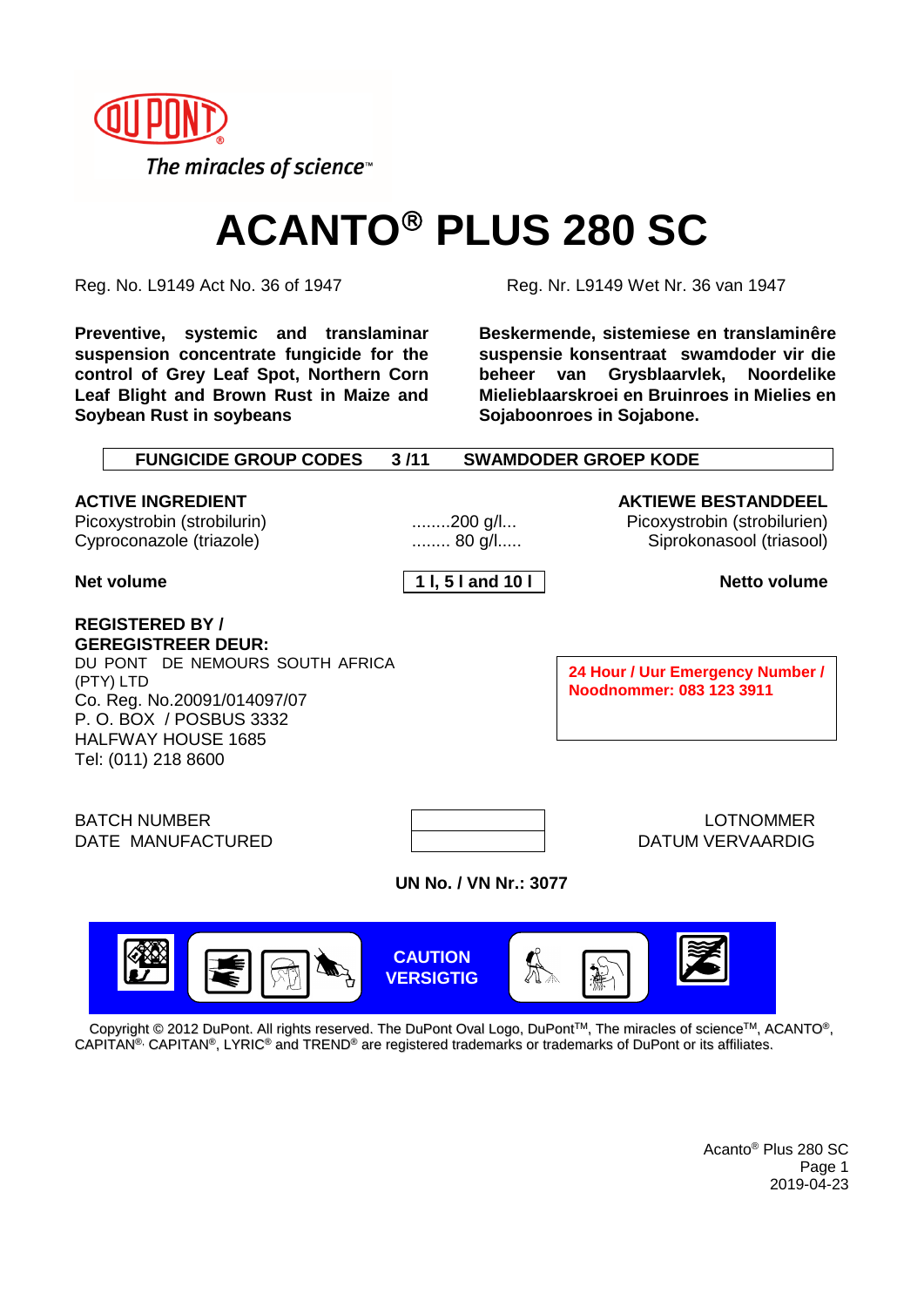# **ACANTO PLUS 280 SC**

**Reg. Nr. L9149 Wet Nr. 36 van 1947 Bevat picoxystrobin / cyproconazole**

### **WAARSKUWINGS:**

LAAT DIE VOLGENDE ONTHOUDINGSPERIODE TOE TUSSEN DIE LAASTE TOEDIENING EN OES:

| <b>Mielies</b> | 28 dae        |
|----------------|---------------|
| Sojabone       | <b>56 dae</b> |

- Moet nie behandelde sojabone of mielies bewei of as voer gebruik nie.
- Hanteer versigtig.
- Skadelik indien ingeneem.
- Voorkom kontak met oë en vel aangesien produk oog- en velirritasie kan veroorsaak.
- Hou buite bereik van kinders, oningeligte persone en diere.
- Toksies vir vis en skadelik teen ander waterorganismes.
- Bêre weg van voedsel en voer.
- HERBETREDING: Moet nie die behandelde gebied betree binne 1 dag na bespuiting nie, tensy beskermende oorklere gedra word.

**Alhoewel hierdie middel omvattend onder 'n groot verskeidenheid toestande getoets is waarborg die registrasiehouer nie dat dit onder alle toestande doeltreffend sal wees nie, aangesien die werking en effek daarvan beïnvloed kan word deur faktore soos abnormale klimaats- en bergingstoestande; kwaliteit van verdunningswater; verenigbaarheid met ander stowwe wat nie op die etiket aangedui is nie en die voorkoms van weerstand van die plaag teen die betrokke middel sowel as die metode, tyd en akkuraatheid van toediening. Verder aanvaar die registrasiehouer nie verantwoordelikheid vir skade aan gewasse, plantegroei, en omgewing of vir nadelige effek op mens of dier of vir 'n gebrek aan prestasie van die betrokke middel as gevolg van die ontstaan van toestande wat nie kragtens die registrasie voorsien kon word nie. Raadpleeg die verskaffer in die geval van enige onsekerheid.**

### **Gebruik van byvoegmiddels en benatters**

Sommige produkte, insluitend olies, benatters, byvoegmiddels en plaagbeheer formulasies wanneer alleen, opvolgend of in tenkmengsels toegedien word, mag die plant kutikula oplos, penetrasie fasiliteer, asook die potensiaal vir gewasbeskadiging verhoog.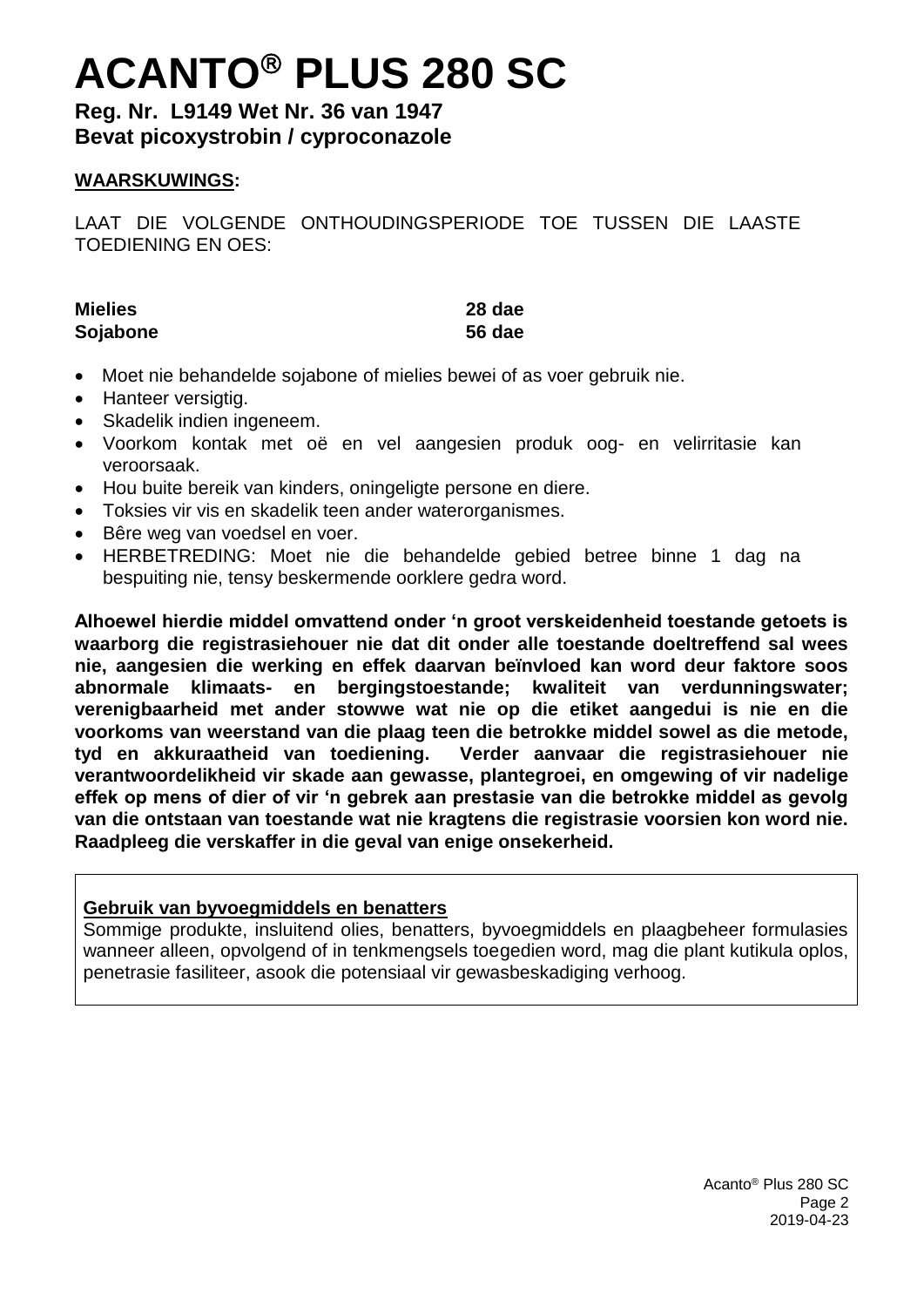## **VOORSORGMAATREËLS:**

- Voorkom spuitstofegdrywing na ander gewasse wat nie behandel word nie, weiding of nabygeleë waterbronne.
- Moet nie strome, riviere of damme kontamineer nie.
- Vermy kontak met oë, vel en klere.
- Moet nie die spuitnewel inasem nie.
- Dra beskermende klere, rubber handskoene en gesigmasker wanneer die spuitmengsel voorberei word.
- Was met oormaat seep en water onmiddellik na toevallige velkontak.
- Moet nie eet, drink of rook tydens toediening of vermenging voordat hande en gesig gewas en klere geruil is nie.
- Spoel leë houers DRIE KEER UIT as volg: Keer die leë houer bo-oor spuittenk of mengtenk om en dreineer vir ten minste 30 sekondes nadat die vloei tot 'n drup afgeneem het. Spoel daarna die leë houer drie keer uit met 'n volume water gelykstaande aan minimum van 10% van die houerkapasiteit. Gooi die spoelinhoud by die spuitmengsel in die spuittenk voordat die houer vernietig word op die voorgeskrewe metode.
- Was die toedieningsapparaat, pype, spuitbalk en spuitstukke deeglik uit met na gebruik. Verwyder visuele spuitneerslae. Verwyder spuitstukke, siwwe en fllters en maak afsonderlik skoon. Spoel die hele stelsel nog 'n maal met skoon water uit.
- Moet nie toedienings apparaat naby 'n put, boorgat, fontein of enige ander waterbron skoonmaak nie.
- Moet nie gewasse, weiding, riviere of damme met die waswater tydens die skoonmaak van die apparaat besoedel nie.
- Moet nooit die houer vir enige ander doel hergebruik nie.
- Voorkom besoedeling van voedsel, voer, drinkwater en eetgerei.

### **WEERSTAND WAARSKUWING**

**ACANTO® PLUS 280 SC** is 'n kombinasie van 'n groepkode 11 en groepkode 3 swamdoder. Enige populasie van 'n spesifieke swam mag individue insluit wat 'n natuurlike weerstand teen groepkode 11 en groepkode 3 swamdoders het. Indien groepkode 11 en groepkode 3 swamdoders herhaaldelik op hul eie aangewend word, kan die weerstandbiedende individue uiteindelik die swampopulasie oorheers. Die gebruik van **ACANTO® PLUS 280 SC** sal help om die kaans te minimaliseer dat swamme met weerstand teen groepkode 11 en groepkode 3 swamdoders sal voorkom.

Om weerstand teen swamdoders te vertraag:

- Vermy die eksklusiewe herhaaldelike gebruik van swamdoders met dieselfde groepkode. Wissel af met, of gebruik tenkmengsels van produkte in verskillende swamdoder groepkodes.
- Raadpleeg toepaslike individuele produketikette wanneer daar afgewissel word, of tenkmengsels gemaak word, met produkte in ander swamdodergroepkodes.
- Integreer ander beheermaatreëls (chemies, verbouing, biologies) in swamdoderprogramme.

Vir spesifieke inligting oor weerstandsbestuur kontak die registrasiehouer van hierdie produk.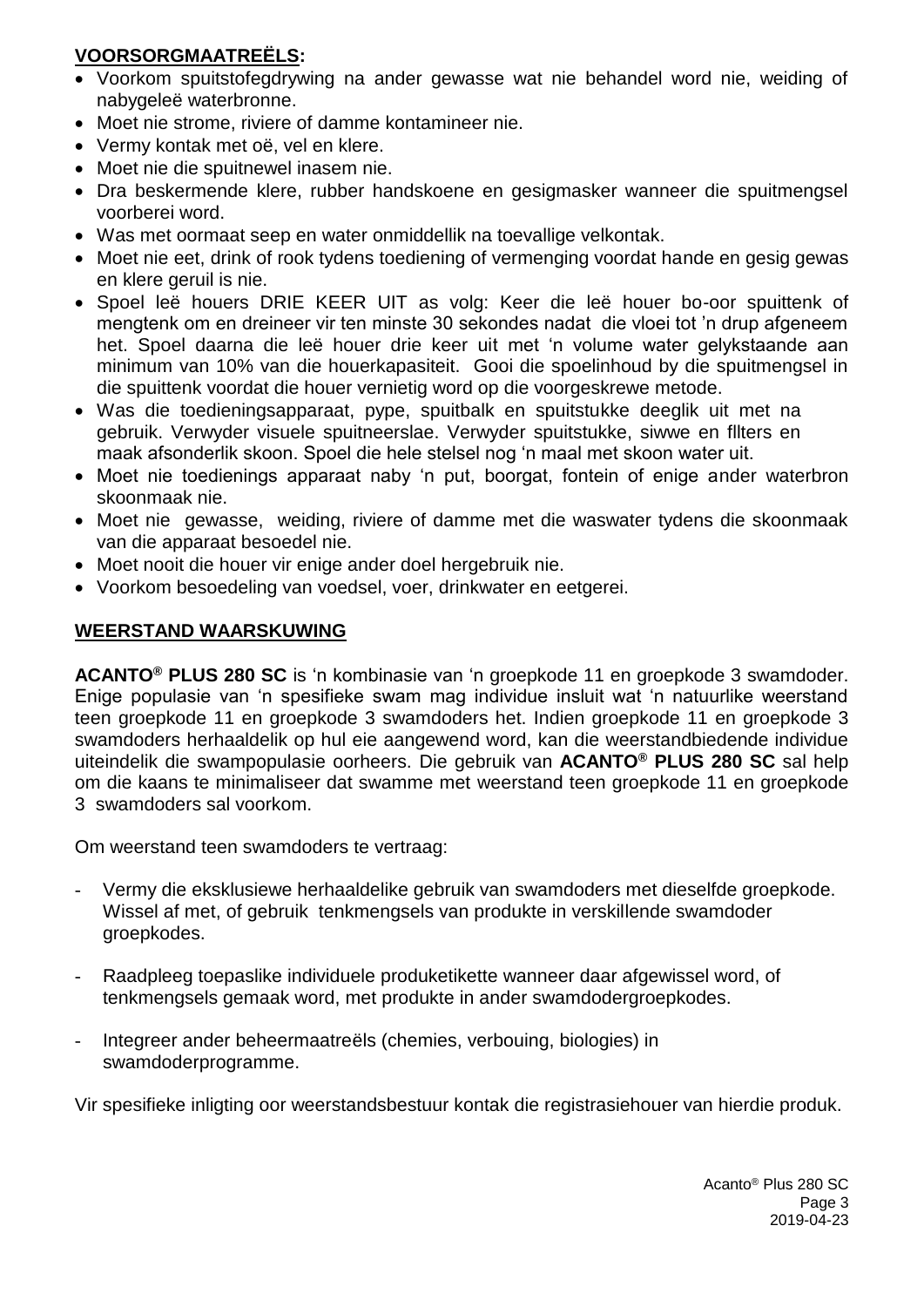#### **VERENIGBAARHEID**

**ACANTO® PLUS 280 SC** is verenigbaar met H&R Crop Oil (Reg. Nr. L6062 Wet No. 36 van 1947) in mieles en H&R Crop Oil (Reg. Nr. L6062 Wet No. 36 van 1947) en Trend® 90 (Reg. Nr. L8207 Wet Nr. 36 van 1947) in sojabone. Die verenigbaarheid van **ACANTO® PLUS 250 SC** met ander produkte is nog nie ten volle ondersoek nie. Tenkmengsels wat nog nie vir fisiese verenigbaarheid en gewasveiligheid getoets is nie moet eers op 'n klein skaal getoets word. Kontak die vervaardiger in geval van onsekerheid.

#### **ALGEMEEN**

- **ACANTO® PLUS 280 SC** bevat picoxystrobin en cyproconazole. Picoxystrobin is 'n breë spektrum graanswamdoder van die strobilurien groep. Picoxystrobin en ander strobilurien analoë inhibeer swam respirasie. Cyproconazole is 'n triazool waar swam pentrasie en hife groei inhibeer.
- **ACANTO® PLUS 280 SC** het sistemiese, translaminêre en voorkomende eienskappe en beskik oor 'n gasaksie.
- **ACANTO® PLUS 280 SC** toon goeie gewasveiligheid, siektebeheer en behoud van groen loofarea wat tot betekenisvolle opbrengsvoordele lei.
- **ACANTO® PLUS 280 SC** werk die beste wanneer dit as 'n beskermende behandeling, of tydens die vroegste stadia van siekte-ontwikkeling toegedien word.
- **ACANTO® PLUS 280 SC** moet nie toegedien word op enige gewas wat onder stremming verkeer as gevolg van droogte, versuiptoestande, lae temperatuur, insek aanvalle, voedings of kalk tekort of enige ander faktore wat gewasgroei kan verminder nie.

#### **MENGINSTRUKSIES EN SKOONMAAK VAN SPUITAPPARAAT**

- Maak seker dat die spuitapparaat heeltemaal skoon is alvorens **ACANTO® PLUS 280 SC** gebruik word.
- Maak die spuitenk halfvol met water en skakel die roeringsmeganisme aan. Roer die spuitmengsel aanhoudend terwyl die benodigde hoeveelheid **ACANTO® PLUS 280 SC** in die spuittenk gevoeg, waarna die tenk met die verlangde hoeveelheid water gevul en bespuiting uitgevoer word.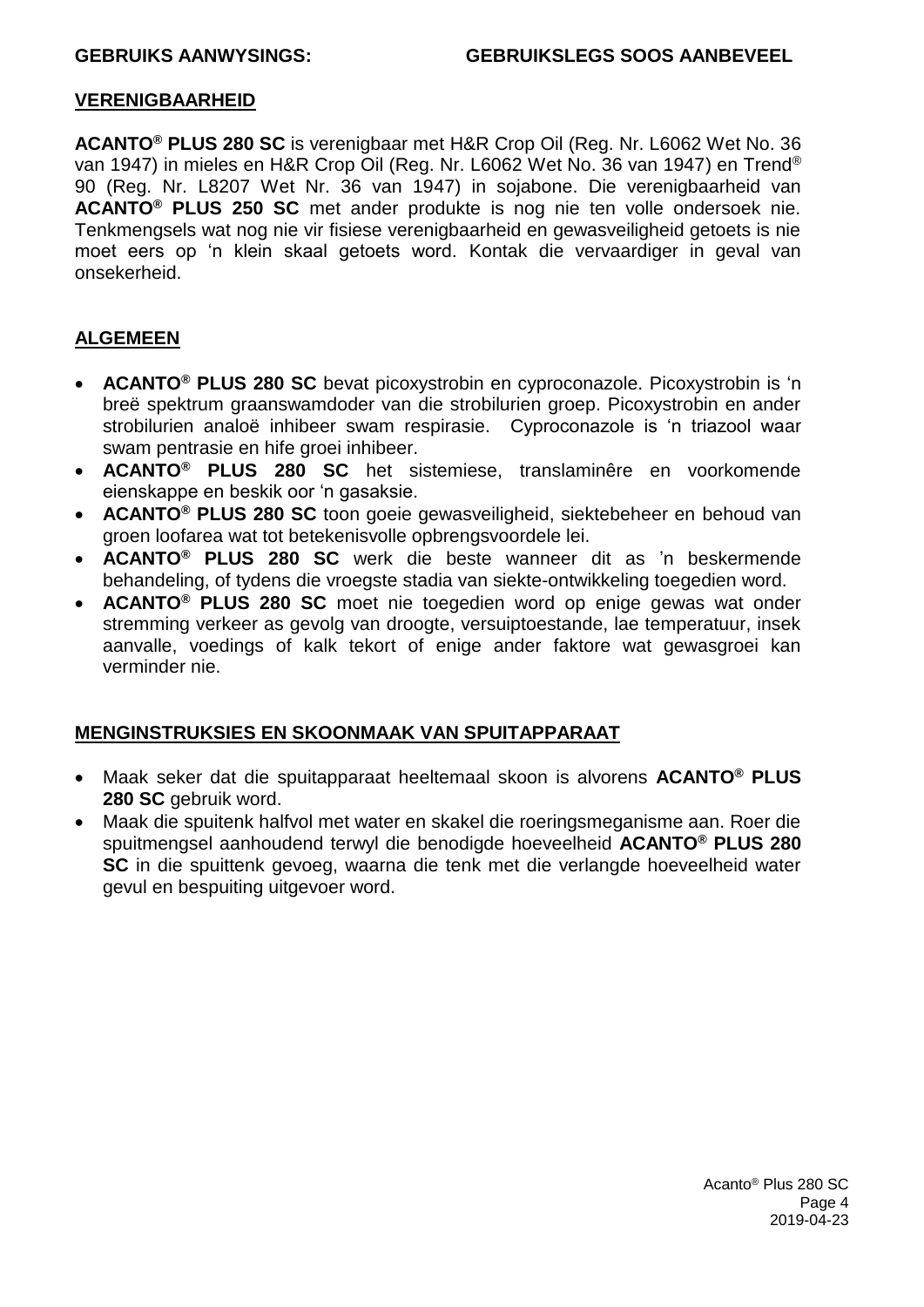| <b>GEWAS EN SIEKTE</b> | <b>HOEVEELHEID PER HA</b>         | <b>OPMERKINGS</b>                             |
|------------------------|-----------------------------------|-----------------------------------------------|
| <b>MIELIES:</b>        |                                   |                                               |
| Grysblaarvlek          | <b>LOOFBESPUITING:</b>            | <b>TOEDIENINGSMETODE:</b>                     |
| (Cercospora zeina)     |                                   | 1. Grondtoediening (vertikale                 |
| Noordelike             | 700 ml ACANTO <sup>®</sup> PLUS   | spuitbalk): 300- 500 I water per              |
| Mielieblaarskroei      | 280 SC per ha                     | ha.                                           |
| (Exserohilum           |                                   | 2. Rugsakspuit met handbalk: 50-              |
| turcicum)              | Dien ACANTO <sup>®</sup> PLUS 280 | 100 I water per ha.                           |
| <b>Bruinroes</b>       | SC in kombinasie met              |                                               |
| (Puccinia sorghii)     | H&R Crop Oil teen 500ml           | Dien ACANTO <sup>®</sup> PLUS 280 SC toe as   |
|                        | per ha toe.                       | toedienings<br>beginnende<br>twee             |
|                        |                                   | voorkomend of met die verskyning              |
|                        |                                   | van die heel eerste simptome van              |
|                        |                                   | enige van die siektes op die 5-8 blaar        |
|                        |                                   | ACANTO <sup>®</sup> PLUS 280 SC toediening    |
|                        |                                   | verkieslik<br>voorkomend<br>moet              |
|                        |                                   | toegedien word en nie later as die 8          |
|                        |                                   | blaarstadium van die gewas nie.               |
|                        |                                   | Dien die tweede ACANTO <sup>®</sup> PLUS      |
|                        |                                   | 280 SC toediening 21-28 dae later             |
|                        |                                   | toe. Gebruik die korter spuitinterval         |
|                        |                                   | onder hoë siektedruk of gunstige              |
|                        |                                   | toestande vir siekteontwikkeling. Volg        |
|                        |                                   | die tweede ACANTO <sup>®</sup> PLUS 280 SC    |
|                        |                                   | toediening op met een of twee                 |
|                        |                                   | Capitan<br>bespuitings<br>met<br>'n           |
|                        |                                   | spuitinterval<br>$21 -$<br>28<br>van<br>dae   |
|                        |                                   | afhangend<br>die<br>siektedruk.<br>van        |
|                        |                                   | Verseker deeglike bedekking van die           |
|                        |                                   | hele plant.                                   |
|                        |                                   | Laat ten minste 28 dae tussen die             |
|                        |                                   | laaste ACANTO <sup>®</sup> PLUS 280 SC        |
|                        |                                   | toediening<br>die<br><b>in</b><br>oes<br>van  |
|                        |                                   | groenmielies.                                 |
|                        |                                   | Moet nie meer as twee <b>ACANTO®</b>          |
|                        |                                   | <b>PLUS</b><br>280<br><b>SC</b><br>bevattende |
|                        |                                   | toedienings per seisoen toedien nie.          |
|                        |                                   |                                               |